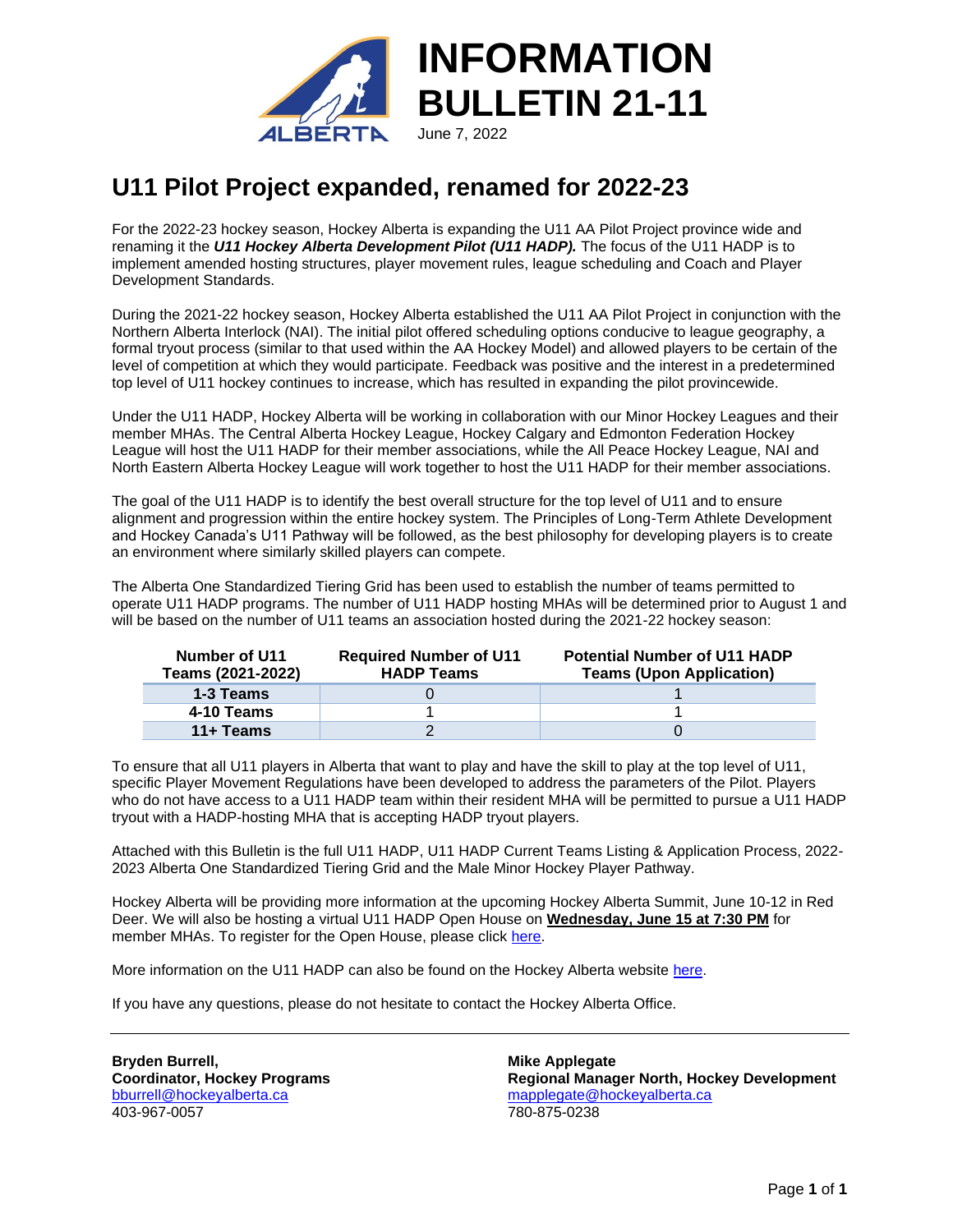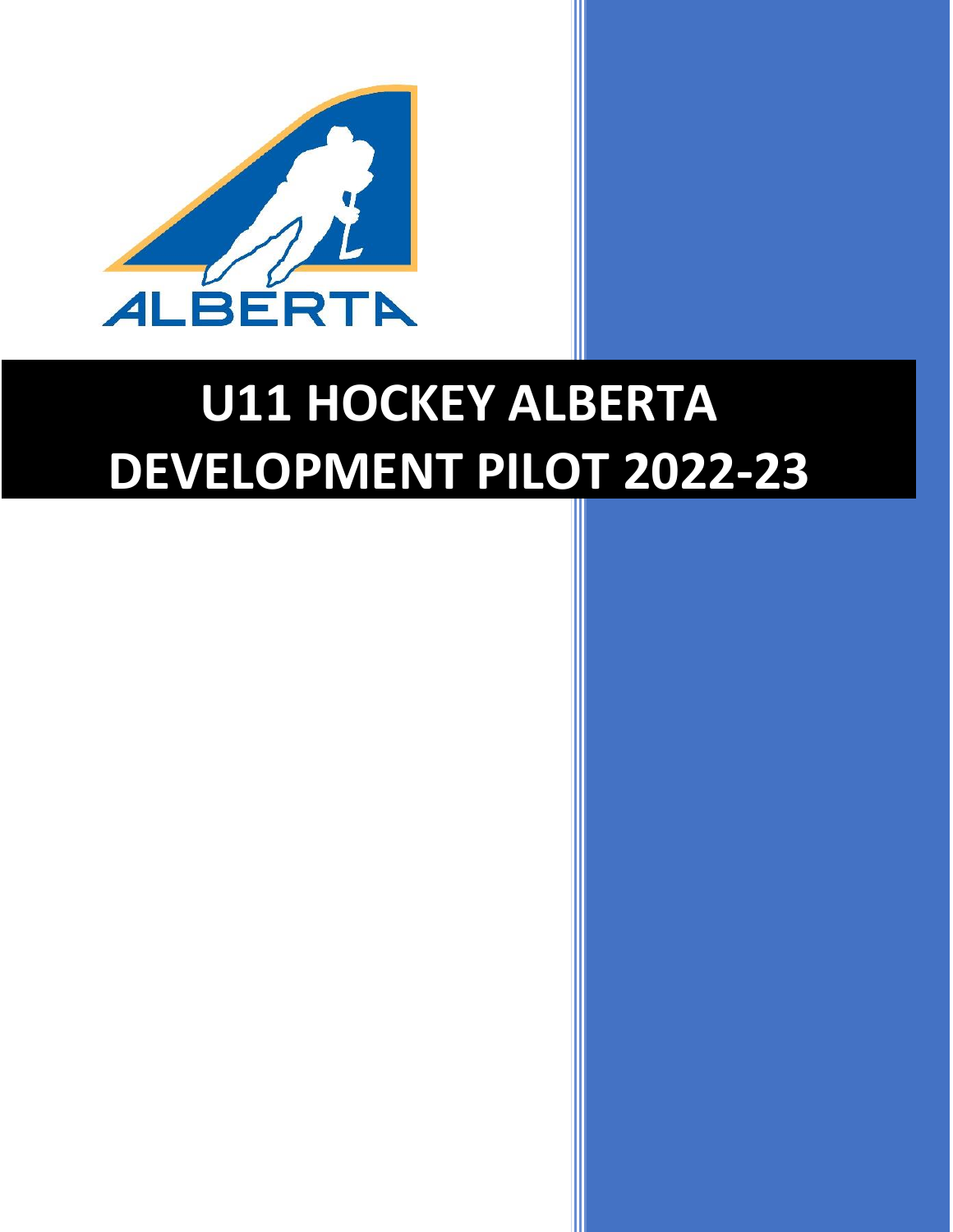

#### **Background**

The landscape within hockey at all levels has evolved significantly over the past five years and customers have been seeking different options within minor hockey. As an organization we must continue to analyze all the levels of hockey we offer to ensure they are meeting the needs of our customers. This does not mean that we abandon the philosophies that our current structure is built upon, but that we must be cognizant of what the vast majority of participants are looking for and provide the best programs that meet the developmental needs of all players.

In the 2021-22 Hockey Season, a U11 AA Pilot Project was established in the Northern Alberta Interlock league. This pilot offered unique scheduling opportunities considerate of league geographics, as well as a formal tryout process similar to that used in the AA Hockey Model. Unlike the regular tiering process, members of the U11 AA pilot were determined prior to the season, allowing players to be certain of the level of competition at which they would participate, and ensuring that players could access the level of hockey suitable for their abilities, regardless of their location.

Results and feedback from the pilot were very positive, and interest in a predetermined top level of U11 hockey continues to increase. In response, Hockey Alberta has determined that the U11 AA Pilot Project in the NAI will be expanded to a **Provincial U11 Hockey Alberta Development Pilot (U11 HADP)** for the 2022-2023 hockey season to continue exploring the merit of a predetermined top level of U11 hockey in the province of Alberta. This pilot will operate as the top level of U11 hockey, followed by Tiers 1-5.

#### **Scope of the Project**

Hockey Alberta will conduct a Pilot Project that implements an amended hosting structure, player movement rules and coach and player development standards. Working in collaboration with the Minor Leagues, a series of actionable recommendations will be identified in time for implementation of a new U11 model in the 2023-2024 season.

The outcome of this pilot is to identify the best overall structure for the top level of U11 and to ensure alignment and progression from the levels beneath it as well as up to the levels above it. Principles of "Long Term Athlete Development" must be adhered to within all recommendations.

#### **Objectives**

- 1. Develop a structure for where Teams are located (i.e. Host MHA's) within the pilot and identify those locations.
- 2. Develop player movement rules for the pilot.
- 3. Identify standards for host MHA's to operate by.
- 4. Develop and implement coach and player development initiatives that will improve the player experience.
- 5. Analyze and review all aspects of the pilot, including consulting with member MHA's to identify the strengths of the pilot as well as areas for improvement.
- 6. Identify, complete with supporting rationale, the ideal number of Teams at the top level of U11.
- 7. Determine how the new top level of U11 best fits within the AA Model or the Tiered Minor Hockey (Alberta One) system in the future.
- 8. Align the proposed new model with the Alberta ONE Tiered Minor Hockey system as well as the AA Hockey Model to ensure a proper development pyramid and 'feeder system'.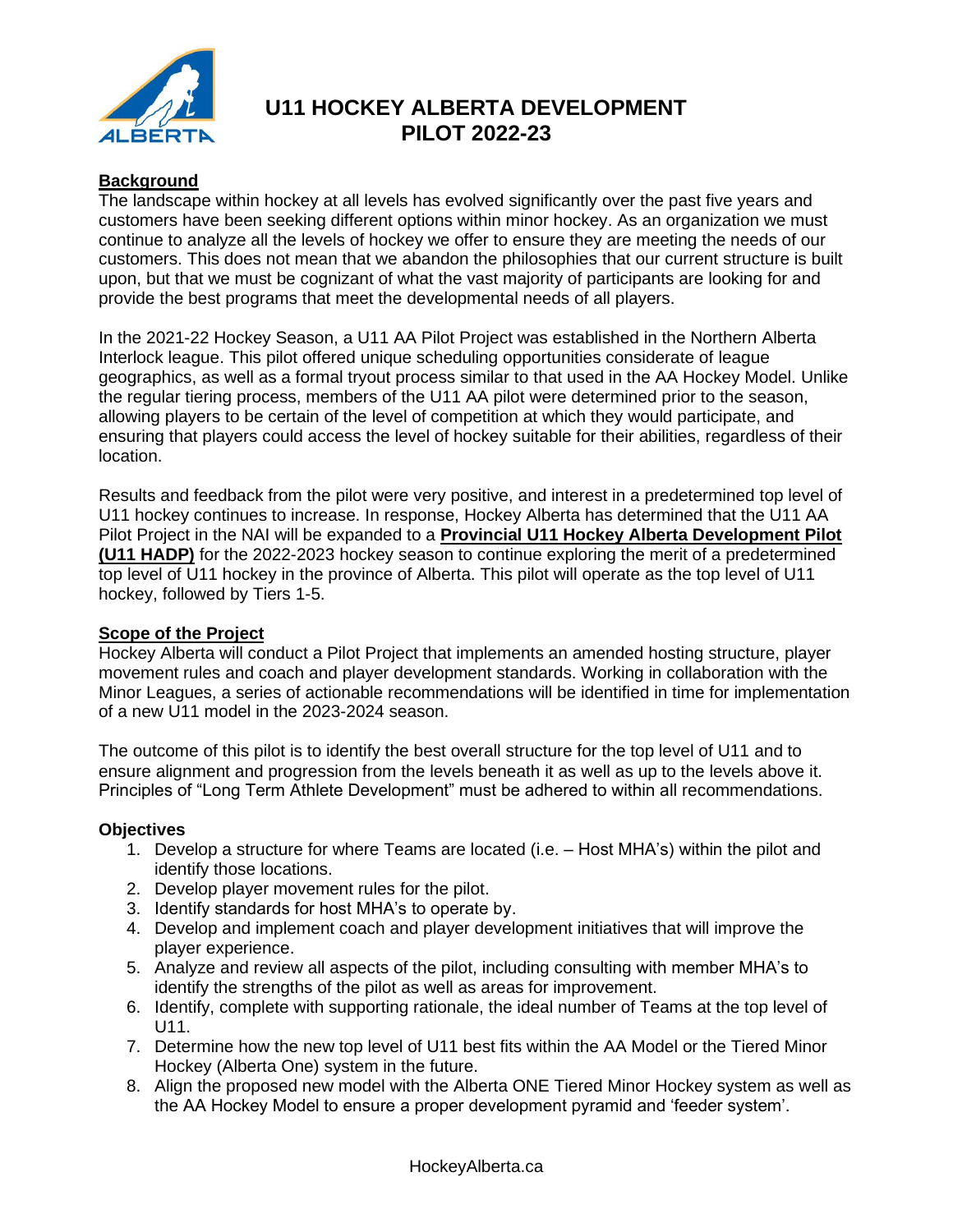

#### **Measurables**

- Goal differential within the pilot to determine competitive balance.
- The number of players trying out for each program and where those players come from.
- Player satisfaction with their experience playing for a U11 HADP Hosting MHA within this provincial pilot.

#### **Key Areas of Concern**

- Competitive balance amongst all teams within a division.
- Why players choose to leave sanctioned hockey for non-sanctioned alternatives.
- Establishing a proper development pyramid and feeder system throughout all Minor Hockey.
- Not negatively impacting one level of hockey by adjusting another.
- Not negatively impacting one area of the Province by adjusting another.
- Cost to the customer to play at the higher levels.
- Distance of travel (by age division) to play at the higher levels.

#### **Principles of the Pilot Project**

- 1. This Pilot Project will follow the [U11 Player Pathway Phases](https://www.hockeyalberta.ca/players/u11-pathway/) as outlined by Hockey Canada.
- 2. The best philosophy for developing players is to create an environment where similarly skilled players can compete together and against each other. This pilot provides a structure where players are provided the opportunity to access the appropriate level of hockey.
- 3. A standardized system of hockey that creates a competitive balance at U11. It provides players with a "developmental" system that focuses on skill development and acts as a "feeder" system for U13 hockey.
- 4. A Regionalized Hockey System that provides opportunities for players to access the top level of hockey within a reasonable distance of travel from their residence. Designed to balance the needs of the player with that of the MHA and family.
- 5. Uses established criteria to determine the conditions under which the Teams operate. Teams provide opportunities for all the players within their identified region.

#### **League Structure**

The Central Alberta Hockey League (CAHL), Hockey Calgary and Edmonton Federation Hockey League (EFHL) will host the U11 HADP for their member associations, while the All Peace Hockey League (APHL), NAI and North Eastern Alberta Hockey League (NEAHL) will work collaboratively together to host the U11 HADP for their member associations.

#### **Host Minor Hockey Associations & Number of Teams**

In order to make it fair and equitable for all Minor Hockey Associations in the Province, the Alberta One Standardized Tiering Grid has been used to establish parameters to outline the number of teams permitted to operate U11 HADP programs. The number of U11 HADP Teams will be determined as follows:

- 1. U11 HADP-hosting MHA's must be determined prior to August 1 of the upcoming Hockey Season
	- a. The number of teams an association can host at U11 HADP in a given hockey season will be determined by the number of U11 teams an association hosted in the previous hockey season.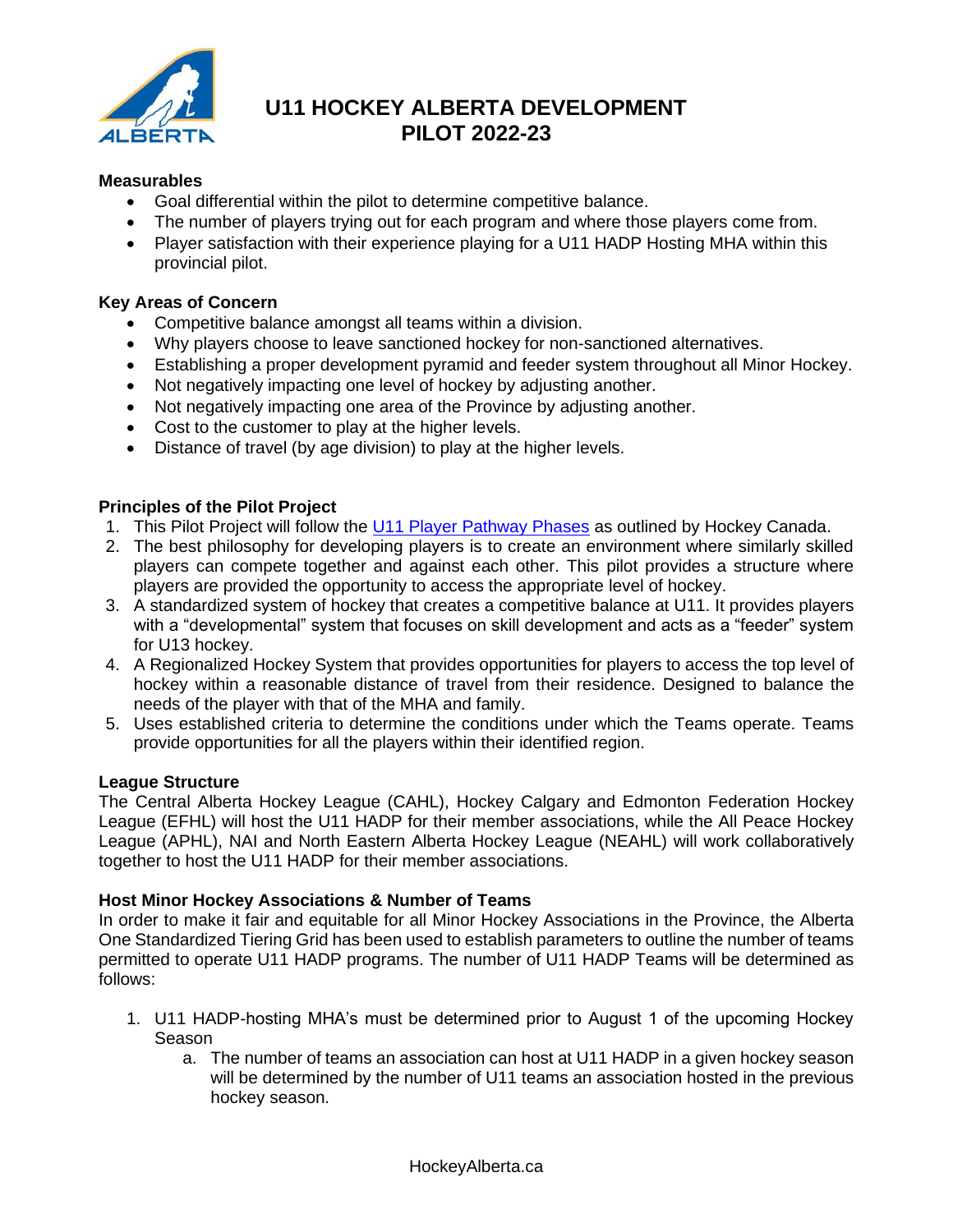

| <b>Number of U11</b><br>Teams (2021-2022) | <b>Required Number of U11</b><br><b>HADP Teams</b> | <b>Potential Number of U11 HADP</b><br><b>Teams (Upon Application)</b> |
|-------------------------------------------|----------------------------------------------------|------------------------------------------------------------------------|
| 1-3 Teams                                 |                                                    |                                                                        |
| 4-10 Teams                                |                                                    |                                                                        |
| 11+ Teams                                 |                                                    |                                                                        |

- i. Associations with 1-3 U11 teams in the previous season must apply if interested in hosting one (1) U11 HADP team.
- ii. Associations with 4-10 U11 teams in the previous season will host one (1) U11 HADP team.
- iii. Associations with 11+ U11 teams in the previous season will host two (2) U11 HADP teams.
- iv. Associations that wish to host fewer teams than the above criteria dictates must apply for contraction.
- v. Teams should submit applications to increase/decrease their number of U11 HADP teams with the following supporting rationale:
	- 1. Registration Numbers
	- 2. Competitive Balance
	- 3. Support from League & Surrounding Associations
- vi. The committee responsible for overseeing the Pilot reserves the right to deviate from this criterion should circumstances dictate.
- b. July 1 will be the deadline for additional U11 HADP applications for the upcoming Hockey Season.

#### **Player Movement**

Once teams have been determined, U11 HADP Host MHAs may begin the tryout registration process. Player Movement regulations have been developed to address the parameters of the pilot and are as follows:

- 1. Players who do not have access to U11 HADP hockey within their resident MHA will be permitted to pursue U11 HADP tryouts with a HADP-hosting MHA that is accepting HADP tryout players
	- a. Should a player be released from a HADP tryout, they must return to their resident MHA. No second tryouts will be permitted.
	- b. Players within an MHA hosting U11 HADP hockey must pursue U11 HADP with their resident MHA.
	- c. Players are responsible for arranging their own U11 HADP tryouts and cannot be prohibited from pursuing a U11 HADP tryout by their resident MHA
	- d. Players must provide a signed [Notification of Tryout Form](https://www.hockeyalberta.ca/u11-hadp-notification-tryout/) if a non-resident of a U11 HADP host MHA.
	- e. U11 HADP Host MHAs are permitted to refuse to accept players from outside their Minor Hockey Association.
	- f. U11 HADP Host MHA's are encouraged to provide all players trying out for their Team(s) four (4) prep skates as required by the [Hockey Canada U11 Pathway](https://www.hockeyalberta.ca/players/u11-pathway/) prior to Evaluations and Team Selection.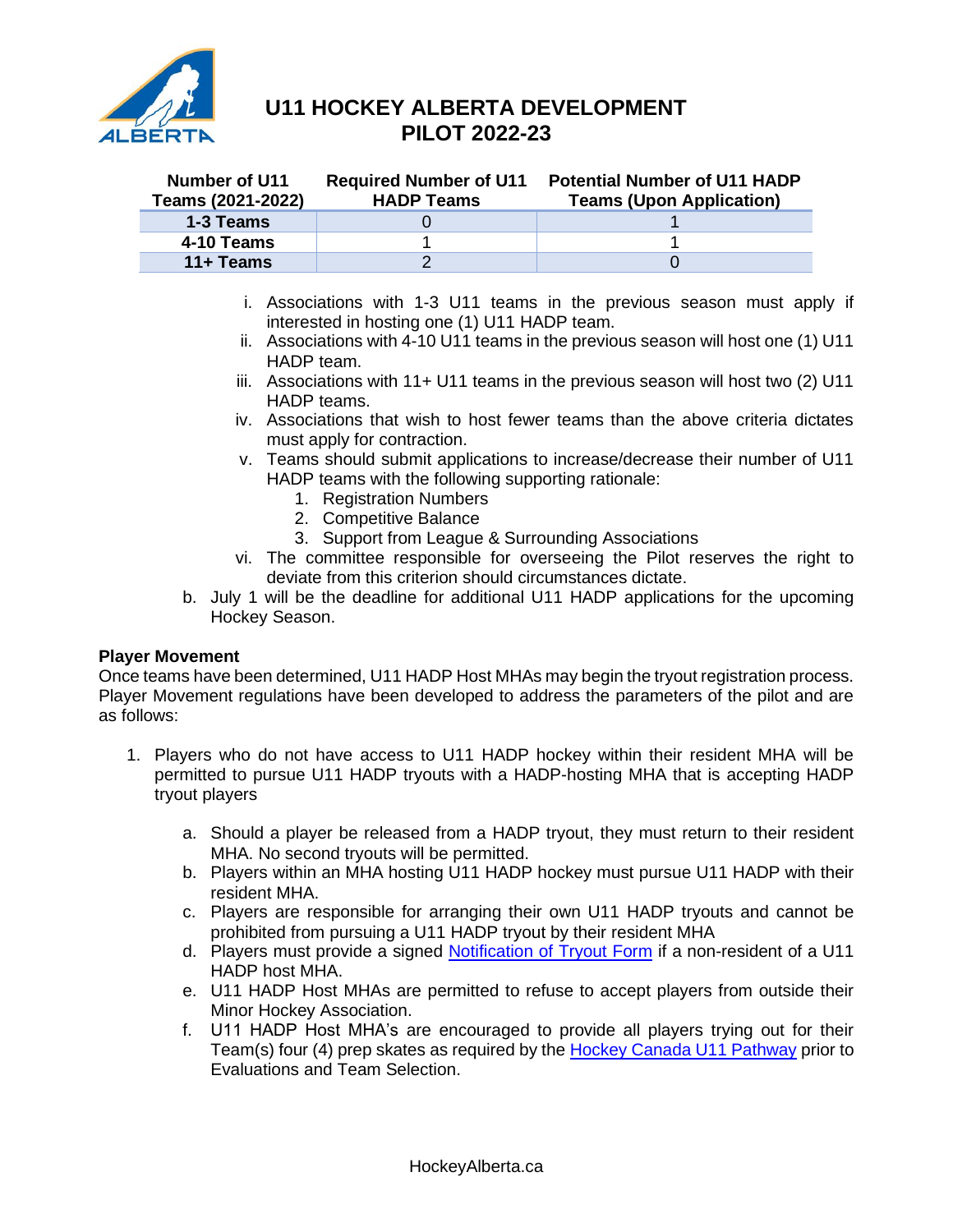

#### **Player Acceleration**

The objective of the pilot is to develop players within their specific age group, and not to displace the players from their age Division by facilitating the movement of underage players. It is not recommended that U11 HADP Host MHA's consider underaged players.

#### **Team Registration**

All Teams will be registered in the Registry by the MHA that has been identified as the Host MHA. The Host MHA will register the team(s) in accordance with the Hockey Alberta Minor Hockey Regulations.

All Hockey Teams must be properly and duly registered in the Registry, prior to their first League Game or November 15, whichever occurs first. All Players and Team Officials participating with a Hockey Team must be duly registered in the Registry before participating in their first League game.

In order to align the system of player development within Alberta, Teams are not permitted to begin the player evaluation and selection process for the current season prior to the first week or school, or during the first week if it starts the week after Labor Day. Each Team is provided the opportunity to utilize Exhibition and Pre-Season games for the purpose of Team roster declaration. Provided that these Exhibition and Pre-Season games take place prior to the first scheduled League Game and prior to November 15, Teams will not be required to have all players identified on the roster in the Registry when playing these games.

Each Team must register a minimum of 16 players and will be permitted to register a maximum of 19 players (two of which must be goaltenders) at any one time during the season.

#### **Coach and Player Selection**

Head Coach Requirements:

- NCCP Coach 2
- NCCP Coach Instructional Stream Checking Skills

Coach and Player selection is the responsibility of the Host MHA.

One principle of the pilot is for each Host MHA to consider all eligible coaches and players when selecting their team(s). Regardless of where a coach or player resides, they should all be treated equally during the evaluation and selection process.

There are no "quotas" permitted to be exercised for the purposes of this pilot and there shall be no restrictions, based on place of residence, placed on the coaches or players. It is the expectation that Host MHA's build Teams with the best possible players and coaches available to them.

#### **Affiliation Policy**

To allow for Affiliation, the U11 HADP Teams are only eligible to affiliate players that reside within the boundaries of the host MHA. The affiliation of players from outside of the host MHA will not be allowed. All players to be registered for affiliation must meet and qualify in accordance with the Hockey Alberta and Hockey Canada Regulations. U11 HADP players may affiliate up to U13 AA, U13 Tier 1 and U13 Tier 2 teams within either the U11 HADP hosting MHA or their resident MHA, if different.

Affiliation needs to be filed in the Registry and approval will come from the Minor Region Administration Coordinator for the Region in which the Host MHA is located within.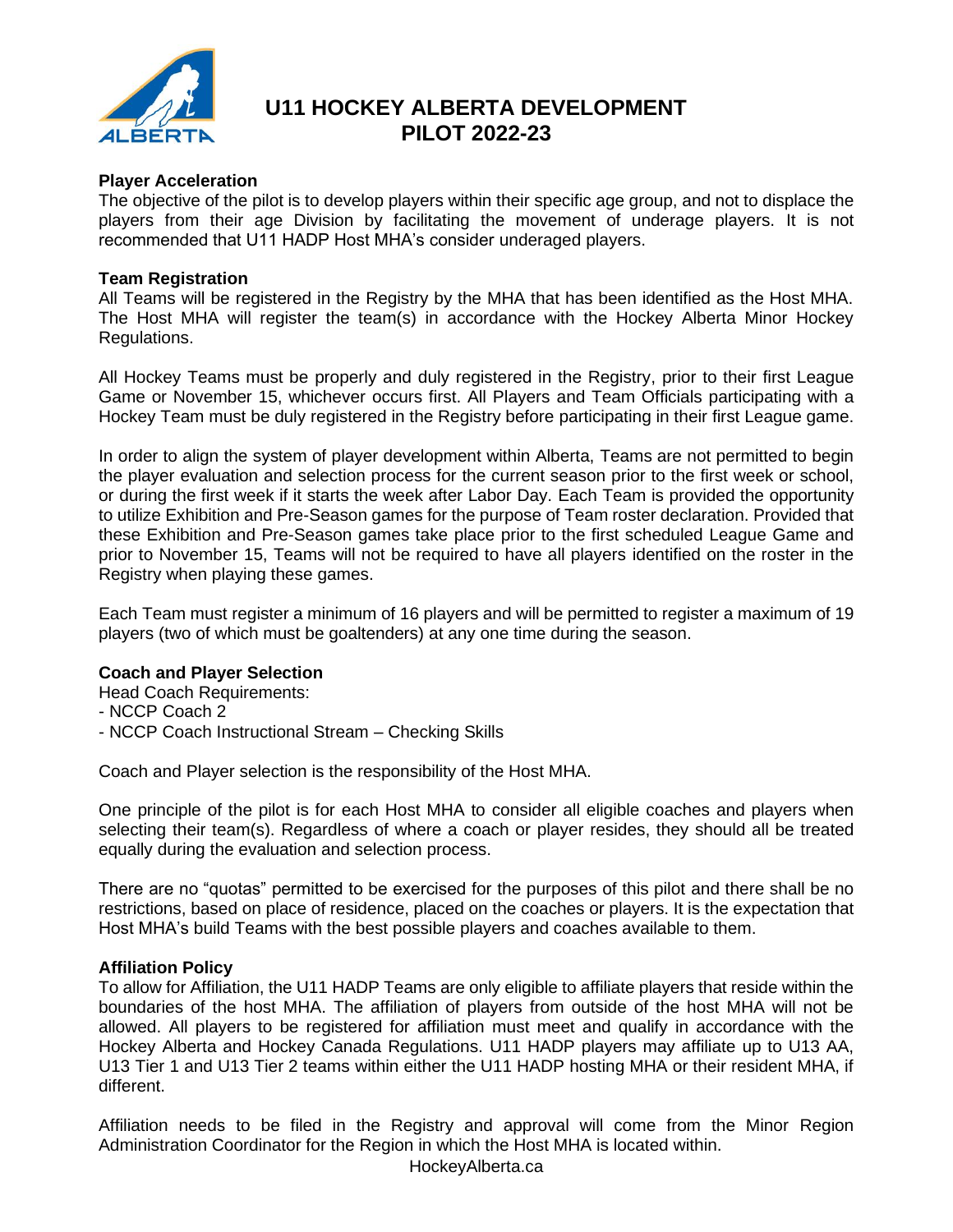

Providing affiliation has been properly filed, an affiliated Player may play with the Hockey Team to which the Player is affiliated up to a maximum of ten (10) games, excluding exhibition and tournament games. Should an affiliated Hockey Player play more than ten (10) games with the Hockey Team to which the player is affiliated, they shall be considered an "Ineligible Player". However, if the player's registered team completes its regular season and playoffs before the player's affiliated team, the player may thereafter affiliate an unlimited number of times.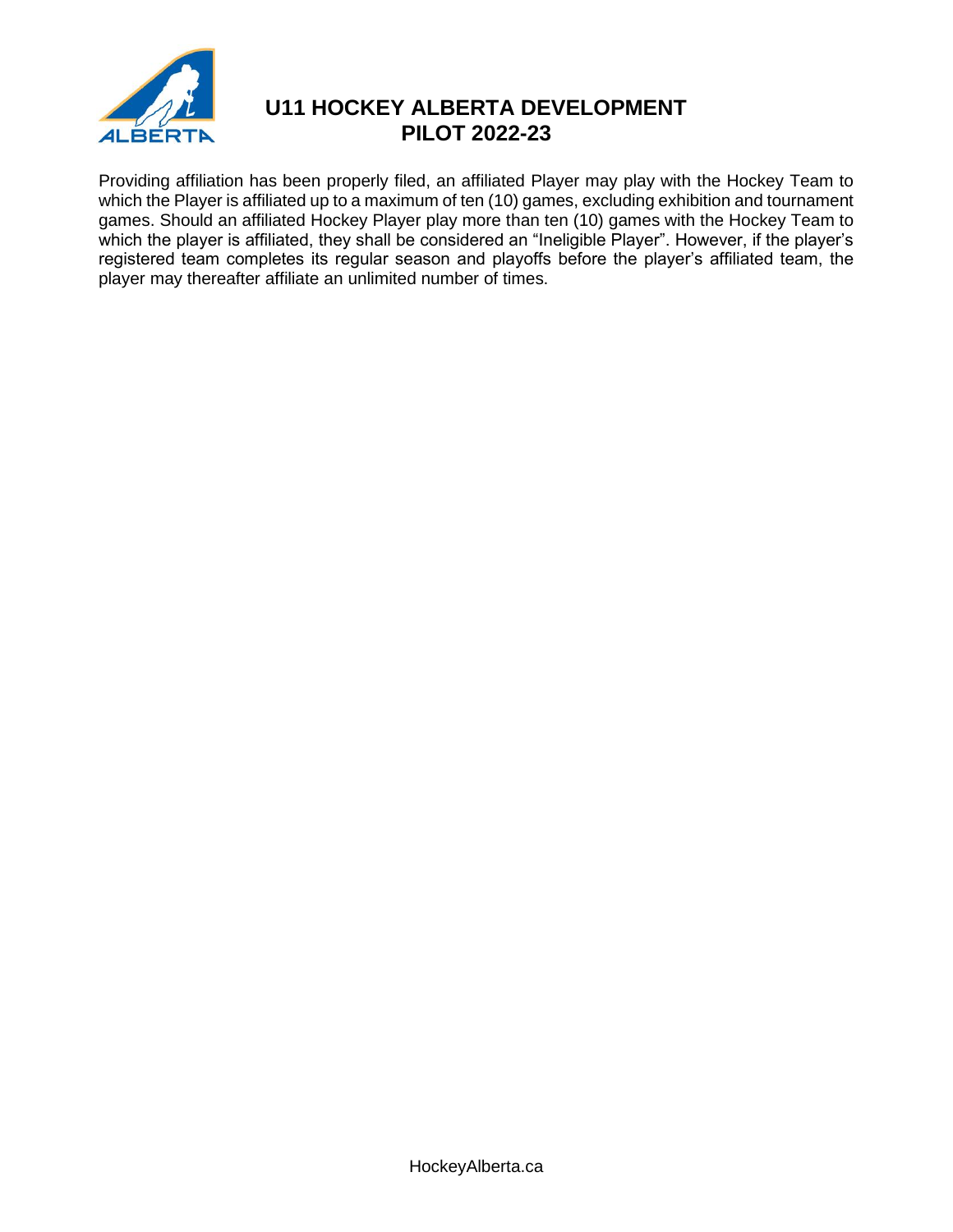

## **U11 HOCKEY ALBERTA DEVELOPMENT PILOT – CURRENT TEAM LISTING**

Based on the parameters set out within the U11 HADP, the following associations will be required to host, at minimum, the number of U11 HADP teams listed in the chart below.

Should any of the below mentioned Associations wish to increase/decrease the number of U11 HADP teams, a formal application must be submitted to Hockey Alberta for consideration of expansion or contraction.

Please see the following page 'U11 Hockey Alberta Development Pilot – Hosting Application Process' for more information on applying.

| <b>Association</b>              | <b>Required Number of U11 HADP</b><br><b>Teams</b> |  |  |
|---------------------------------|----------------------------------------------------|--|--|
| $3c$ 's                         | 1                                                  |  |  |
| <b>Airdrie</b>                  | $\overline{2}$                                     |  |  |
| <b>Beaumont</b>                 | 1                                                  |  |  |
| Lakeland (Cold Lake/Bonnyville) | 1                                                  |  |  |
| <b>Camrose</b>                  | 1                                                  |  |  |
| <b>Canmore</b>                  | 1                                                  |  |  |
| <b>Chestermere</b>              | 1                                                  |  |  |
| <b>Cochrane</b>                 | 1                                                  |  |  |
| <b>Hockey Calgary</b>           | 12                                                 |  |  |
| <b>Hockey Edmonton</b>          | 10                                                 |  |  |
| <b>Fort McMurray</b>            | $\overline{2}$                                     |  |  |
| <b>Fort Saskatchewan</b>        | 1                                                  |  |  |
| <b>Grande Prairie</b>           | 1                                                  |  |  |
| Leduc                           | 1                                                  |  |  |
| Lethbridge                      | 1                                                  |  |  |
| Lloydminster                    | 1                                                  |  |  |
| <b>Medicine Hat</b>             | $\overline{2}$                                     |  |  |
| <b>Okotoks</b>                  | $\overline{2}$                                     |  |  |
| Olds                            | $\overline{1}$                                     |  |  |
| <b>Red Deer</b>                 | $\overline{2}$                                     |  |  |
| <b>Sherwood Park</b>            | $\overline{2}$                                     |  |  |
| <b>Spruce Grove</b>             | 1                                                  |  |  |
| <b>St. Albert</b>               | $\overline{2}$                                     |  |  |
| <b>Stony Plain</b>              | 1                                                  |  |  |
| <b>Strathcona</b>               | $\overline{1}$                                     |  |  |
| <b>Strathmore</b>               | 1                                                  |  |  |
| <b>Sturgeon Hockey Club</b>     | 1                                                  |  |  |
| <b>Sylvan Lake</b>              | 1                                                  |  |  |
| Wetaskiwin                      | 1                                                  |  |  |
| Whitecourt                      | 1                                                  |  |  |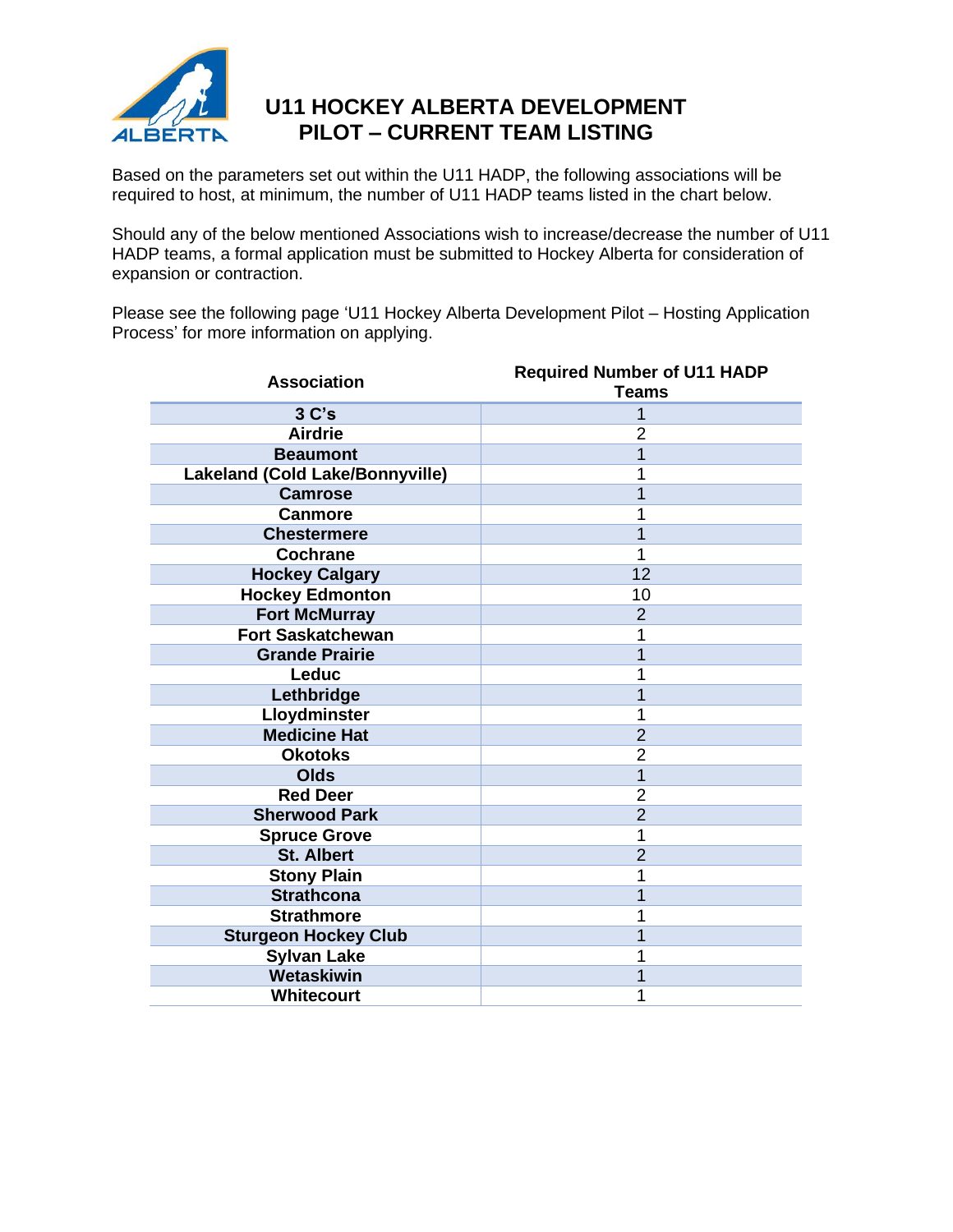

Should an association not listed on the 'U11 Hockey Alberta Development Pilot – Current Team Listing' or a current U11 HADP Host MHA wish to increase/decrease the number of teams they host, a formal application must be submitted to Hockey Alberta for consideration.

Applications must provide supporting rationale, which should include at minimum:

- Past and Current Registration Numbers
- Competitive Balance
- Support from the League and Surrounding Associations.

The deadline to apply will be **Friday, July 1st** .

Applications can be submitted directly to Bryden Burrell, Coordinator, Hockey Programs [\(bburrell@hockeyalberta.ca\)](mailto:bburrell@hockeyalberta.ca).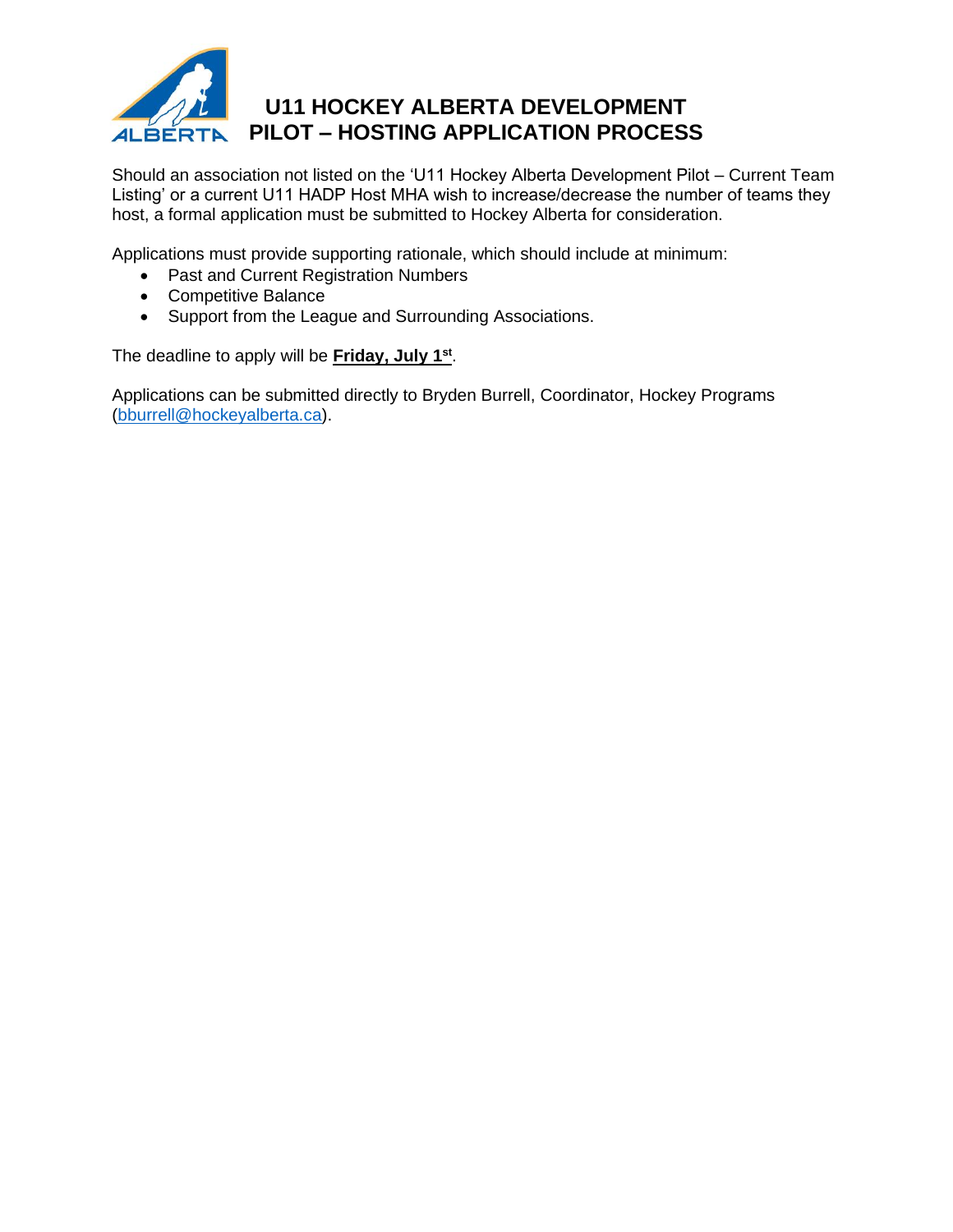

## **ALBERTA ONE STANDARDIZED TIERING GRID 2022-2023**

|                        | U11            |                        |                              |                          |                |                          |                   |                |
|------------------------|----------------|------------------------|------------------------------|--------------------------|----------------|--------------------------|-------------------|----------------|
|                        | <b>HADP</b>    | Tier 1                 | Tier <sub>2</sub>            |                          | Tier 3         | Tier <sub>4</sub>        | Tier 5            |                |
|                        | U13, U15 & U18 |                        |                              |                          |                |                          |                   |                |
|                        | Tier 1         | Tier 2                 | Tier 3                       |                          | Tier 4         | Tier 5                   | Tier <sub>6</sub> | <b>Total</b>   |
|                        |                | <b>Body Checking</b>   |                              |                          |                | Non-Body Checking / Body |                   |                |
|                        |                |                        |                              |                          |                | <b>Contact Only</b>      |                   |                |
| One team               |                |                        |                              | $\mathbf{1}$<br>(Option) |                |                          |                   | $\mathbf{1}$   |
| <b>Two Teams</b>       |                |                        | $\mathbf{1}$                 |                          | $\mathbf{1}$   |                          |                   | $\overline{2}$ |
|                        |                | $*_{1}$                |                              | $\mathbf{1}$             |                |                          |                   |                |
| <b>Three Teams</b>     |                |                        | (Option)                     |                          | $\mathbf 1$    |                          | 3                 |                |
| <b>Four Teams</b>      |                | $\mathbf{1}$           | $\mathbf{1}$                 |                          | $\mathbf{1}$   |                          | $\mathbf{1}$      | $\overline{4}$ |
| <b>Five Teams</b>      |                | 1                      | 1                            |                          | 1              | 1                        | 1                 | 5              |
| <b>Six Teams</b>       | $\mathbf{1}$   | $\mathbf{1}$           | $\mathbf{1}$                 |                          | $\mathbf{1}$   | $\mathbf{1}$             | $\mathbf{1}$      | 6              |
| <b>Seven Teams</b>     | $\mathbf{1}$   | $\mathbf{1}$           | $\mathbf{1}$                 |                          | $\mathbf{1}$   | $\mathbf{1}$             | $\mathbf{1}$      | 7              |
|                        |                |                        |                              | $\mathbf{1}$<br>(Option) |                |                          |                   |                |
|                        | $\mathbf{1}$   | $\mathbf{1}$           | $\mathbf{1}$                 |                          | $\mathbf{1}$   | $\mathbf{1}$             | $\mathbf{1}$      |                |
| <b>Eight Teams</b>     |                |                        | $\mathbf{1}$                 |                          | $\mathbf{1}$   |                          |                   | 8              |
|                        | $\mathbf{1}$   | $\mathbf{1}$           | $\mathbf{1}$                 |                          | $\mathbf{1}$   | $\mathbf{1}$             | $\mathbf{1}$      |                |
| <b>Nine Teams</b>      | $***1$         |                        | $\mathbf{1}$                 |                          | $\mathbf 1$    |                          | 9                 |                |
|                        |                |                        |                              | (Option)                 |                |                          |                   |                |
| <b>Ten Teams</b>       | $\mathbf{1}$   | $\mathbf{1}$<br>$***1$ | $\overline{2}$               |                          | $\overline{2}$ | $\overline{2}$           | $\mathbf{1}$      | 10             |
|                        | $\mathbf{1}$   | $\mathbf{1}$           | $\overline{2}$               |                          | $\overline{2}$ | $\overline{2}$           | $\overline{2}$    | 11             |
| <b>Eleven Teams</b>    |                | $***1$                 |                              |                          |                |                          |                   |                |
| <b>Twelve Teams</b>    | $\overline{2}$ | $\overline{2}$         | $\overline{2}$               |                          | $\overline{2}$ | $\overline{2}$           | $\overline{2}$    | 12             |
|                        | $\overline{2}$ | $\overline{2}$         | $\overline{2}$               |                          | $\overline{2}$ | $\overline{2}$           | $\overline{2}$    |                |
| <b>Thirteen Teams</b>  |                |                        |                              | $\mathbf{1}$             |                |                          |                   | 13             |
|                        |                |                        | (Option)                     |                          |                |                          |                   |                |
| <b>Fourteen Teams</b>  | $\overline{2}$ | $\overline{2}$         | $\overline{2}$               |                          | $\overline{2}$ | $\overline{2}$           | $\overline{2}$    | 14             |
|                        |                |                        | $\mathbf{1}$<br>$\mathbf{1}$ |                          |                |                          |                   |                |
|                        | $\overline{2}$ | $\overline{2}$         | $\overline{2}$               |                          | $\overline{2}$ | $\overline{2}$           | $\overline{2}$    |                |
| <b>Fifteen Teams</b>   |                | $\mathbf{1}$           |                              | $\mathbf{1}$             |                |                          | $\mathbf{1}$      | 15             |
|                        | $\overline{2}$ | $\overline{2}$         | 3                            | (Option)                 | $\overline{3}$ | $\overline{3}$           | $\overline{2}$    | 16             |
| <b>Sixteen Teams</b>   |                | $\mathbf{1}$           |                              |                          |                |                          |                   |                |
|                        | $\overline{2}$ | $2^{\circ}$            | $\overline{3}$               |                          | $\overline{3}$ | $\overline{3}$           | $\overline{3}$    | 17             |
| <b>Seventeen Teams</b> |                | $\mathbf{1}$           |                              |                          |                |                          |                   |                |
| <b>Eighteen Teams</b>  | $\overline{3}$ | $\overline{3}$         | $\overline{3}$               |                          | $\overline{3}$ | $\overline{3}$           | $\overline{3}$    | 18             |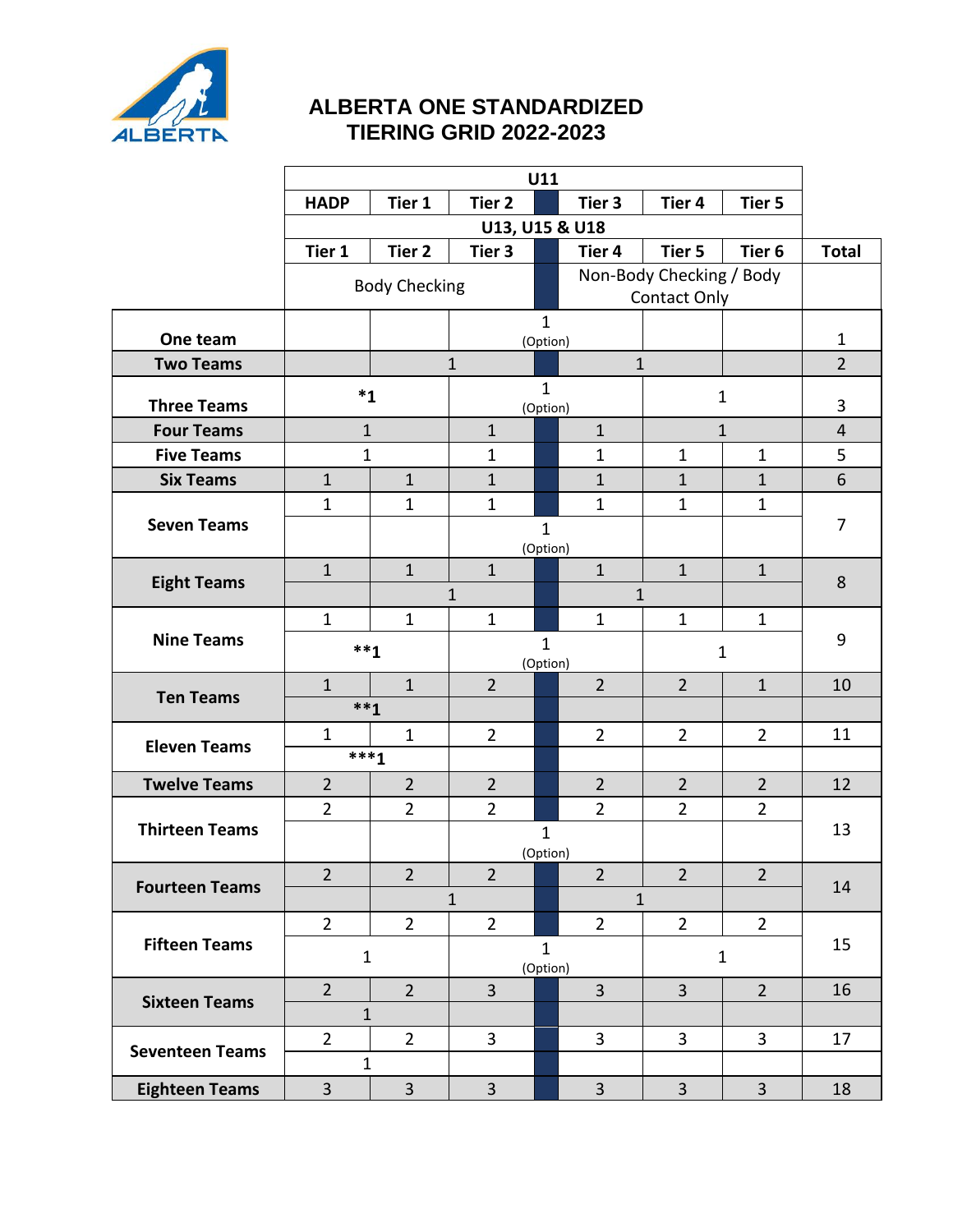

## **ALBERTA ONE STANDARDIZED TIERING GRID 2022-2023**

|                          | U11                  |                |                              |                     |                |                          |                   |              |
|--------------------------|----------------------|----------------|------------------------------|---------------------|----------------|--------------------------|-------------------|--------------|
|                          | <b>HADP</b>          | Tier 1         | Tier 2                       |                     | Tier 3         | Tier <sub>4</sub>        | Tier 5            |              |
|                          |                      |                | U13, U15 & U18               |                     |                |                          |                   |              |
|                          | Tier 1               | Tier 2         | Tier 3                       |                     | Tier 4         | Tier 5                   | Tier <sub>6</sub> | <b>Total</b> |
|                          |                      |                |                              |                     |                | Non-Body Checking / Body |                   |              |
|                          | <b>Body Checking</b> |                |                              | <b>Contact Only</b> |                |                          |                   |              |
|                          | $\overline{3}$       | 3              | $\overline{3}$               |                     | $\overline{3}$ | 3                        | $\overline{3}$    | 19           |
| <b>Nineteen Teams</b>    |                      |                |                              | $\mathbf{1}$        |                |                          |                   |              |
|                          |                      |                |                              | (Option)            |                |                          |                   |              |
|                          | $\overline{3}$       | $\overline{3}$ | $\overline{3}$               |                     | $\overline{3}$ | $\overline{3}$           | $\overline{3}$    | 20           |
| <b>Twenty Teams</b>      |                      |                | $\mathbf{1}$<br>$\mathbf{1}$ |                     |                |                          |                   |              |
|                          | 3                    | $\overline{3}$ | 3                            |                     | 3              | 3                        | 3                 |              |
| <b>Twenty-One Teams</b>  |                      | $\mathbf{1}$   |                              | $\mathbf{1}$        |                |                          |                   | 21           |
|                          |                      |                | (Option)                     |                     | $\mathbf{1}$   |                          |                   |              |
| <b>Twenty-Two Teams</b>  | $\overline{3}$       | $\overline{3}$ | $\overline{4}$               |                     | $\overline{4}$ | $\overline{4}$           | $\overline{3}$    | 22           |
|                          | $\mathbf{1}$         |                |                              |                     |                |                          |                   |              |
| <b>Twenty-Three</b>      | 3                    | $\overline{3}$ | 4                            |                     | 4              | 4                        | 4                 | 23           |
| <b>Teams</b>             | $\mathbf{1}$         |                |                              |                     |                |                          |                   |              |
| <b>Twenty-Four Teams</b> | $\overline{4}$       | $\overline{4}$ | $\overline{4}$               |                     | $\overline{4}$ | $\overline{4}$           | $\overline{4}$    | 24           |
|                          | 4                    | 4              | 4                            |                     | 4              | 4                        | 4                 |              |
| <b>Twenty-Five Teams</b> |                      |                | $\overline{1}$               |                     |                |                          |                   | 25           |
|                          |                      | (Option)       |                              |                     |                |                          |                   |              |

\* U11 HADP – Associations with three (3) or fewer teams during the 2021-2022 season are required to apply to Hockey Alberta in order to host a team under the Pilot Project.

\*\* U11 HADP – Associations with nine (9) or 10 teams during the 2021-2022 season will be required to apply to Hockey Alberta in order to host two (2) teams under the Pilot Project.

\*\*\* U11 HADP – Associations with 11 teams during the 2021-2022 season will be required to host two (2) teams under the Pilot Project.